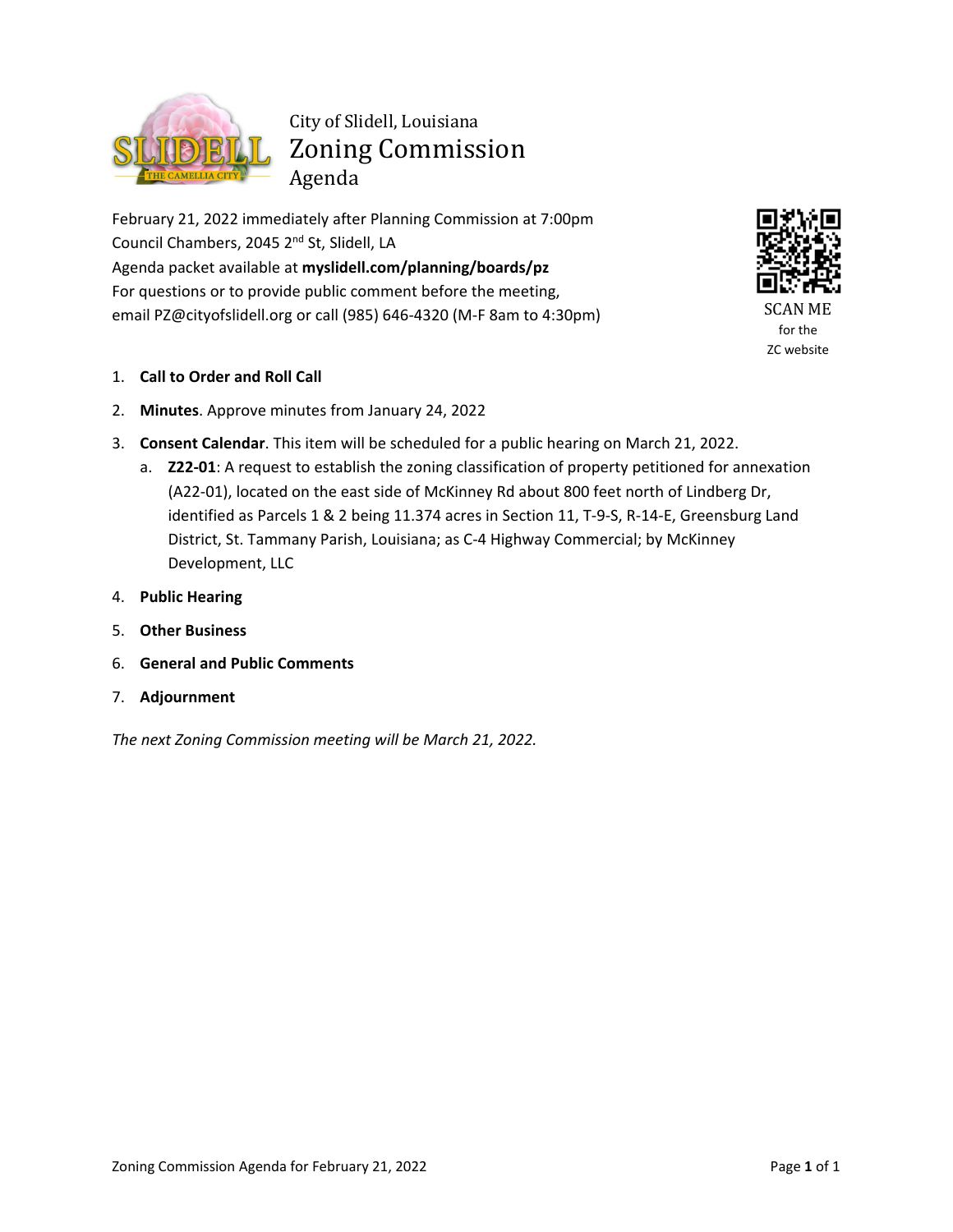

## City of Slidell, Louisiana Zoning Commission Minutes

January 24, 2022 immediately after Planning Commission at 7:00pm Council Chambers, 2045 2<sup>nd</sup> St, Slidell, LA

1. **Call to Order and Roll Call.** Meeting called to order by Vice-Chairperson Reardon at 7:23 p.m.

**Commissioners Present Commissioners Not Present Staff Present** Richard Reardon, Vice Chair Michael Newton Landon Washington Lance Grant Gayle Green Tim Rogers

Mary Lou Hilts, Chair Melissa Guilbeau, Planning Director Theresa Alexander, Planner

- 2. **Minutes**. Motion by Ms. Green to approve minutes of December 13, 2021 as written; Mr. Washington seconded. A vote of 6 YAYS, 0 NAYS, 0 ABSTAIN approved the minutes.
- 3. **Consent Calendar.** There was none.
- 4. **Public Hearing**
	- a. **CU21-04**: A request to amend the Conditional Use Permit (Ord. No. 3908) to expand an indoor storage facility at 1540 Lindberg Dr; identified as Lot 26-A, Sq. 1, Lindberg Glen Annex No. 1 and an undesignated 0.963 acre parcel (proposed Lot 26-A-1; S21-12); by Chestnut-Lindberg, LLC

Vice-Chairperson Reardon opened the public hearing. Mr. Robert Piper, developer, explained that he is requesting to amend the conditional use permit to expand the indoor storage facility. Vice-Chairperson Reardon asked if there would be a fence on the rear property line; Mr. Piper answered yes.

Vice-Chairperson Reardon closed the public hearing and asked for staff's recommendation. Director Guilbeau stated that staff recommends approval with three conditions:

- Maximum height of 42 feet to match the existing building;
- Minimum off-street parking at a ratio of 1 space per 100 storage units; and
- Fencing and screening only required adjacent to existing residential uses.

Mr. Washington made a motion to recommend approval with the same conditions recommended by staff, which was seconded by Mr. Newton and passed by a vote of 6 YAYS, 0 NAYS, 0 ABSTAIN.

- 5. **Other Business.** There was none.
- 6. **General and Public Comments**. There were none.
- 7. **Adjournment.** Meeting adjourned at 7:32 p.m. on motion by Mr. Reardon, second by Ms. Green, and a vote of 6 YAYS, 0 NAYS, 0 ABSTAIN.